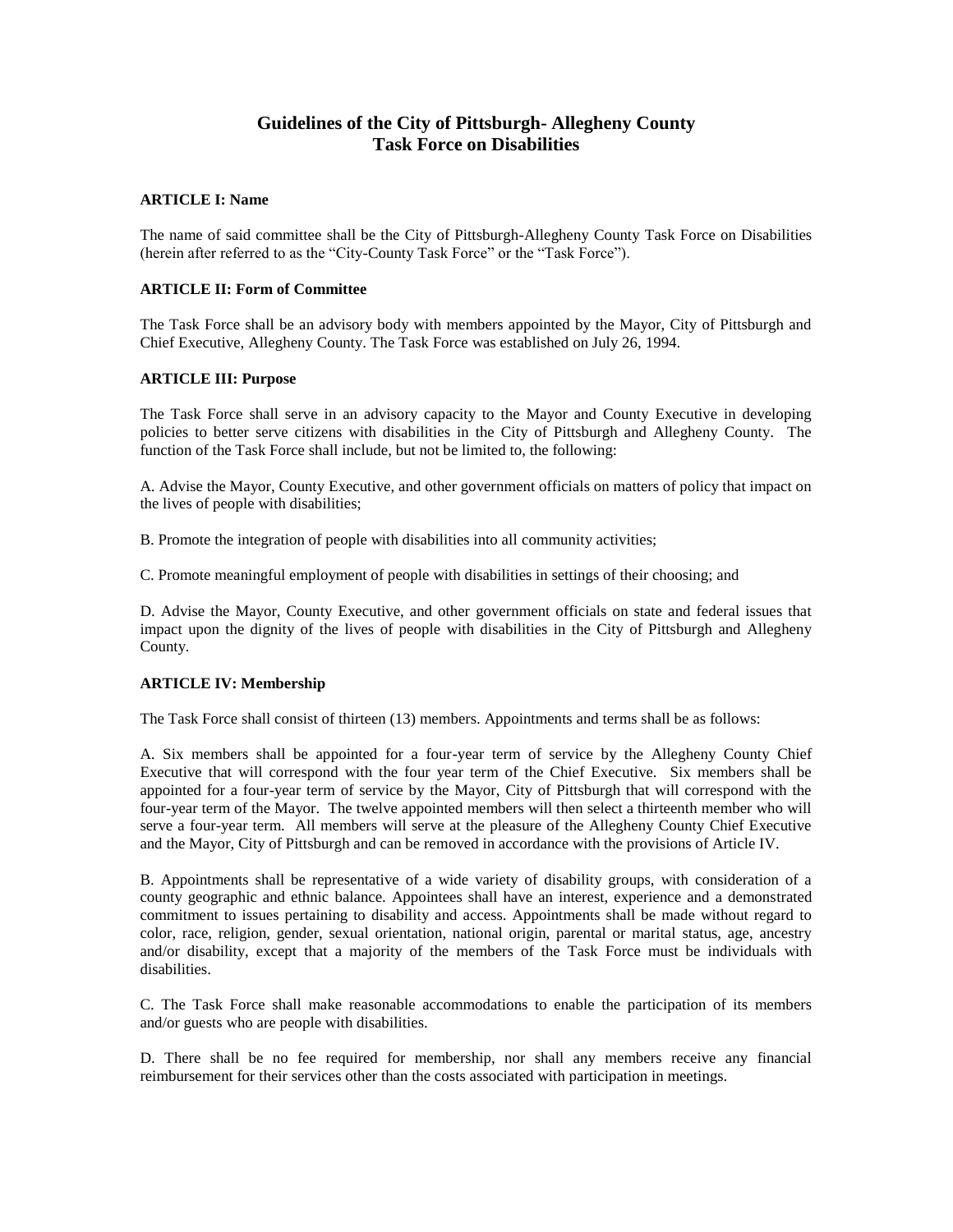F. Member Vacancy: A Task Force member position shall be deemed vacant when:

1) an appointee who has not yet been confirmed withdraws his/her application;

2) a member no longer continues to meet qualifications for appointment during the term of office; or

3) a member voluntarily resigns or, for some reason, is no longer able to serve as a member.

G. Conflict of Interest: Task Force members shall disqualify themselves from participation in any discussion and/or vote on any matter in which a board member or his/her family has a financial interest (tangible gain) or a personal interest which would affect independence of judgment or action in the performance of the member's duties.

H. Members may not speak on behalf of the Task Force without express permission of the Task Force.

I. Member Resignation: A Task Force member may resign by giving written notice to the Chair or to Task Force staff. The notice shall specify an effective date of resignation, and whenever possible, should be submitted at least thirty days prior to the effective date of resignation.

J. Member Removal: A Task Force member may be removed from the Task Force only by the Mayor, City of Pittsburgh or Allegheny County Chief Executive. The Task Force may recommend that a member be removed for failure to participate in Task Force activities or for behavior that negatively impacts it's purpose.

K. Replacement of Members: When a Task Force member resigns or is removed, his or her membership position becomes vacant. In such circumstances, if the member was originally appointed by the Mayor, City of Pittsburgh, then the Mayor will appoint a replacement member. If the member was originally appointed by the Allegheny County Chief Executive, then the Chief Executive will appoint a replacement member. If the member was originally named by the Task Force appointees, then the Task Force will select a replacement member by a vote of the remaining members.

L. Expansion of the Task Force: The Task Force may petition the Mayor, City of Pittsburgh and the Allegheny County Chief Executive for expansion of the Task Force if it feels that additional membership is warranted. Expansion will take place only in sets of two (2), four (4), six (6), or eight (8) members, with half of the new members being appointed by the Mayor, City of Pittsburgh and half by the Allegheny County Chief Executive. The decision on expansion of the Task Force is at the discretion of the Mayor, City of Pittsburgh and the Allegheny County Chief Executive with advice and recommendation from members of the Task Force.

M. Staff: The ADA Coordinator, City of Pittsburgh shall serve as staff to the Task Force.

## **ARTICLE V: Meetings**

A. Meetings: The Task Force shall meet at least four times per year, including an Annual Meeting in June, where officers will be elected and a budget will be adopted. Additional meetings may be scheduled based on a determination by a majority of voting members. The time, hour and place of meetings shall be determined by a consensus of the Task Force. All meetings of the Task Force shall be called, noticed, held and conducted in accordance with the State of Pennsylvania Sunshine Act.

B. Additional Meetings: When deemed expedient, or at the request of the majority of the Task Force, the Task Force Chairperson may call additional meetings to be held at such time and place as stated by the Task Force Chairperson. Additional meetings shall be called, noticed, held and conducted in accordance with the State of Pennsylvania Sunshine Act.

C. Quorum: At any meeting, a quorum shall consist of the Task Force members present as long as either the Chairperson or Co-chairperson is present and presiding.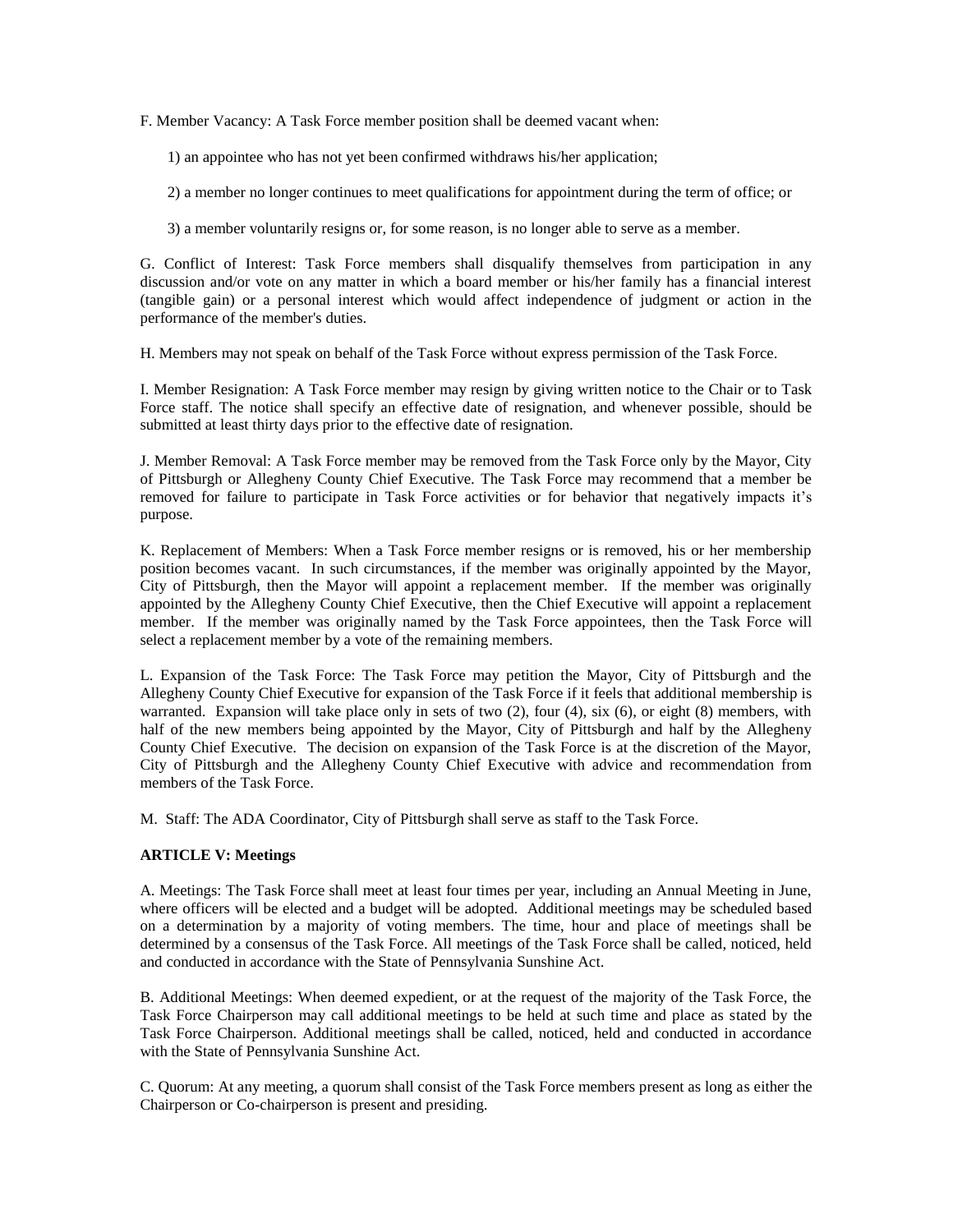D. Voting:

1) The vote on all questions coming before the Task Force shall be by voice vote, raising of hands, or other effective method. The Chairperson of the Task Force shall vote in all cases, when present.

2) Upon request by any Task Force member, a vote will be tallied and recorded in the meeting minutes.

E. Attendance: Members are expected to attend all regular meetings.

#### **ARTICLE VI: Officers**

A. Officers shall serve terms of two (2) years.

B. The officers of the Task Force shall consist of Chairperson, Co-Chairperson, Treasurer, and Board Member At-Large, each elected by a majority of the Task Force at the Annual Meeting.

C. Officers - Duties

1) Chairperson:

- a) The Chair shall preside at all regular Task Force meetings and Executive Committee meetings.
- b) The Chair shall formulate the agenda with input from Members and Staff.
- c) The Chair shall serve as the spokesperson for the Task Force.
- d) The Chair shall perform such other duties as required and approved by the Task Force.

#### 2) Co-Chairperson:

- a) The Co-Chair shall assist the Chair in fulfilling his/her duties and shall serve as Chairperson during the absence of the Chairperson.
- b) The Co-Chair shall chair subcommittees on special subjects as designated by the Task Force and shall serve on the Executive Committee.
- c) The Co-Chair shall ensure that all Committee activities adhere to the Task Force Guidelines.
- d) The Vice-Chair shall also perform such other duties as required and approved by the Task Force.

3) Treasurer:

- a) The Treasurer shall report on Task Force finances and the budget at all meetings.
- b) The Treasurer shall keep and make available budget and financial information to the Task Force.
- c) The Treasurer shall serve on the Executive Committee.

4) Board Member At-Large:

- a) The Board Member At-Large shall serve on the Executive Committee of the Task Force.
- b) The Board Member At-Large will represent other members of the Task Force in Voting at the Executive Committee.

D. Officer Resignation: A Task Force officer may resign from office by giving written notice to the Chair or to the Task Force Staff person. The notice shall specify an effective date of resignation, and whenever possible, should be submitted at least thirty (30) days prior to the effective date of resignation.

E. Officer Vacancy: In the event the Chairperson is unable to fulfill his/her duties or resigns in the middle of a term, the Co-Chairperson automatically assumes the duties of the Chairperson until elections for the